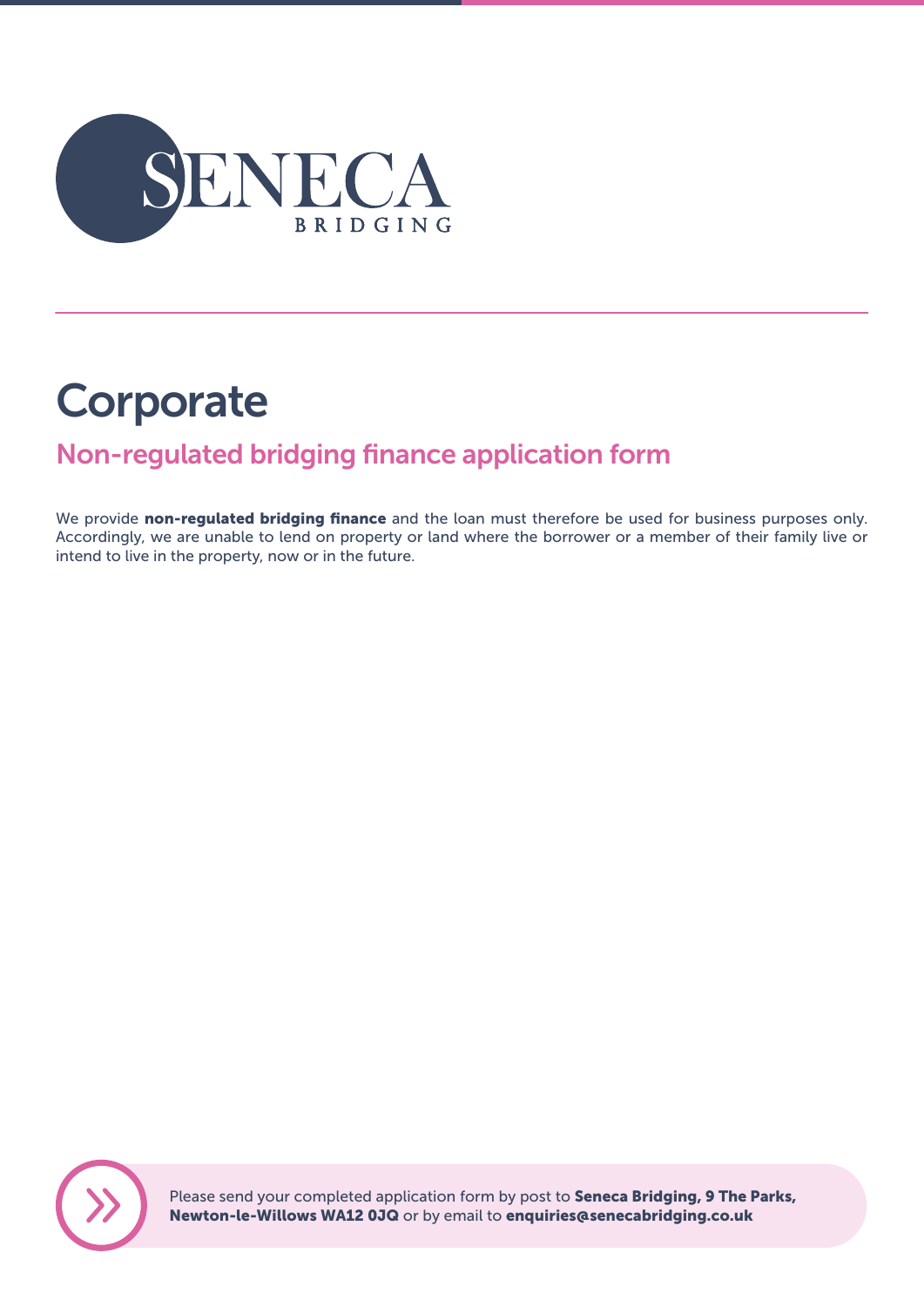## 1. The applicant

|                                                                                              | I confirm that the borrower is a limited company. I am | the borrower |                | a broker completing on<br>behalf of the borrower |  |  |
|----------------------------------------------------------------------------------------------|--------------------------------------------------------|--------------|----------------|--------------------------------------------------|--|--|
| If the borrower is an individual please complete the Personal Bridging Loan Application Form |                                                        |              |                |                                                  |  |  |
| Company name                                                                                 |                                                        |              | Company number |                                                  |  |  |

2. The borrower

|                                                          | <b>Director 1</b> | <b>Director 2 (if applicable)</b> |
|----------------------------------------------------------|-------------------|-----------------------------------|
| <b>Full name</b>                                         |                   |                                   |
| Date of birth                                            |                   |                                   |
| Are you a UK resident?                                   | Y<br>${\sf N}$    | Y<br>$\mathsf{N}$                 |
| Do you have permanent rights to<br>reside in the UK?     | Υ<br>${\sf N}$    | Y<br>${\sf N}$                    |
| <b>Residential address</b>                               |                   |                                   |
| Postcode                                                 |                   |                                   |
| Time at present address                                  | Months<br>Years   | Years<br><b>Months</b>            |
| If less than 3 years, please provide<br>previous address |                   |                                   |
| Telephone                                                |                   |                                   |
| Mobile                                                   |                   |                                   |
| Email                                                    |                   |                                   |

## 3. Loan details

| Total loan required                      | £                             |
|------------------------------------------|-------------------------------|
| Term required (max 12 months)            | Months                        |
| Reason loan required                     |                               |
| Exit strategy (how will loan be repaid?) |                               |
| How will the interest be funded?         | Rolled up<br>Serviced monthly |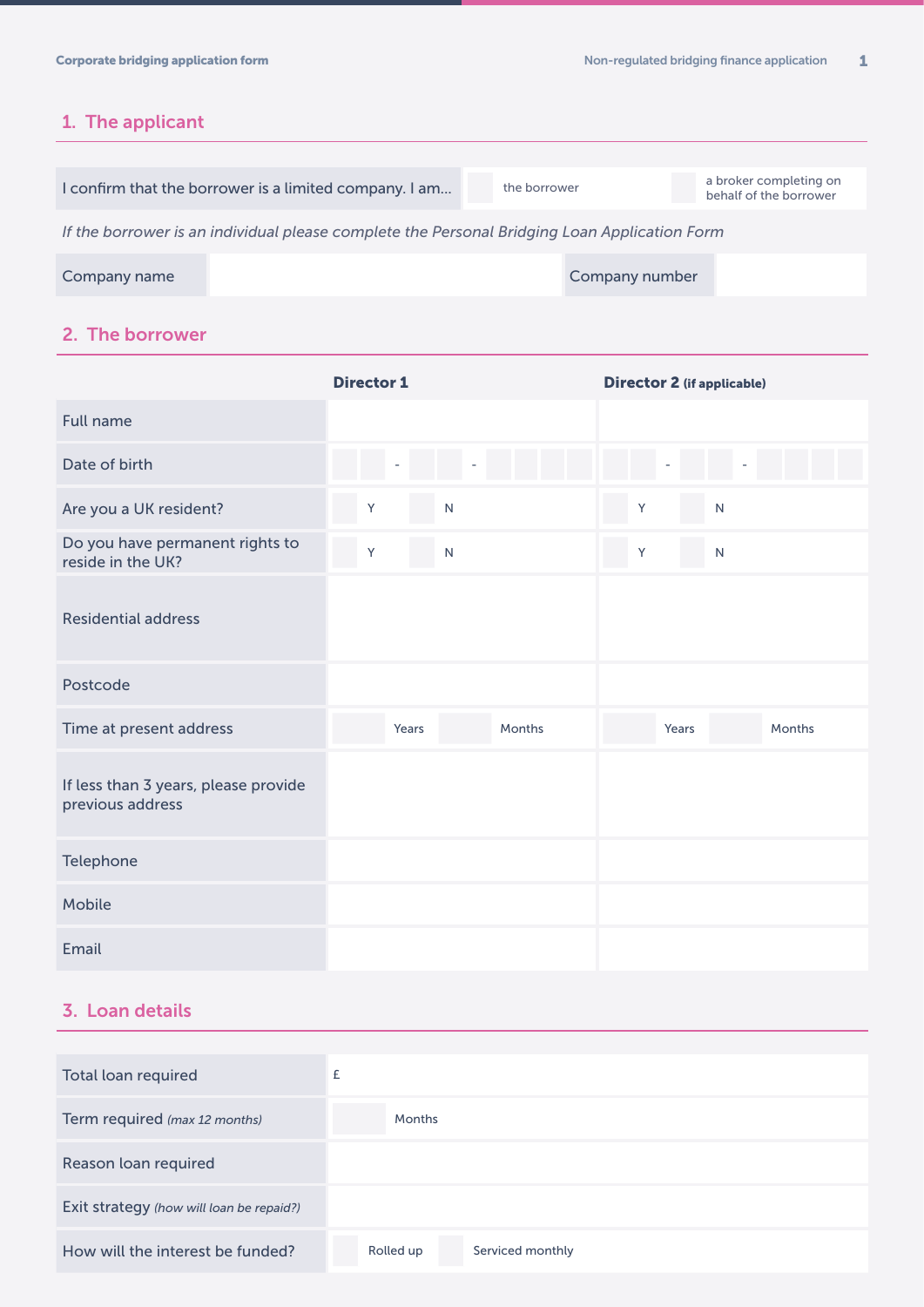## 4. Property being used as security for the loan

| Type of property                       |   |
|----------------------------------------|---|
| Security address                       |   |
| Postcode                               |   |
| <b>Estimated current value</b>         | £ |
| Purchase price                         | £ |
| Source of deposit (if applicable)      |   |
| Amount outstanding to other<br>lenders | £ |
| Lender name                            |   |
| Description of the property            |   |
| Anticipated completion date            |   |

|                        | Number currently/<br>to be rented<br>(if applicable) | Current/expected<br>weekly rental income<br>(per room/flat/house/unit) | <b>Bills and servicing</b><br>included? |              |   | HMO/student let? |
|------------------------|------------------------------------------------------|------------------------------------------------------------------------|-----------------------------------------|--------------|---|------------------|
| Rooms/studios          |                                                      | £                                                                      | Y                                       | N            | Y | N                |
| 1 Bed flat/house       |                                                      | £                                                                      | Y                                       | N            | Y | N                |
| 2 Bed flat/house       |                                                      | £                                                                      | Y                                       | N            | Y | N                |
| 3 Bed flat/house       |                                                      | £                                                                      | Y                                       | N            | Y | N                |
| 4 Bed flat/house       |                                                      | £                                                                      | Y                                       | N            | Y | N                |
| Commercial/retail unit |                                                      | £                                                                      | Y                                       | $\mathsf{N}$ | Y | N                |

### 5. Valuation

A valuation carried out by one of our approved valuers, will be required. The cost of the valuation will be your responsibility. Please provide details of the person to be contacted by the surveyor to arrange access.

| Name      |  |
|-----------|--|
| Telephone |  |
| Mobile    |  |
| Email     |  |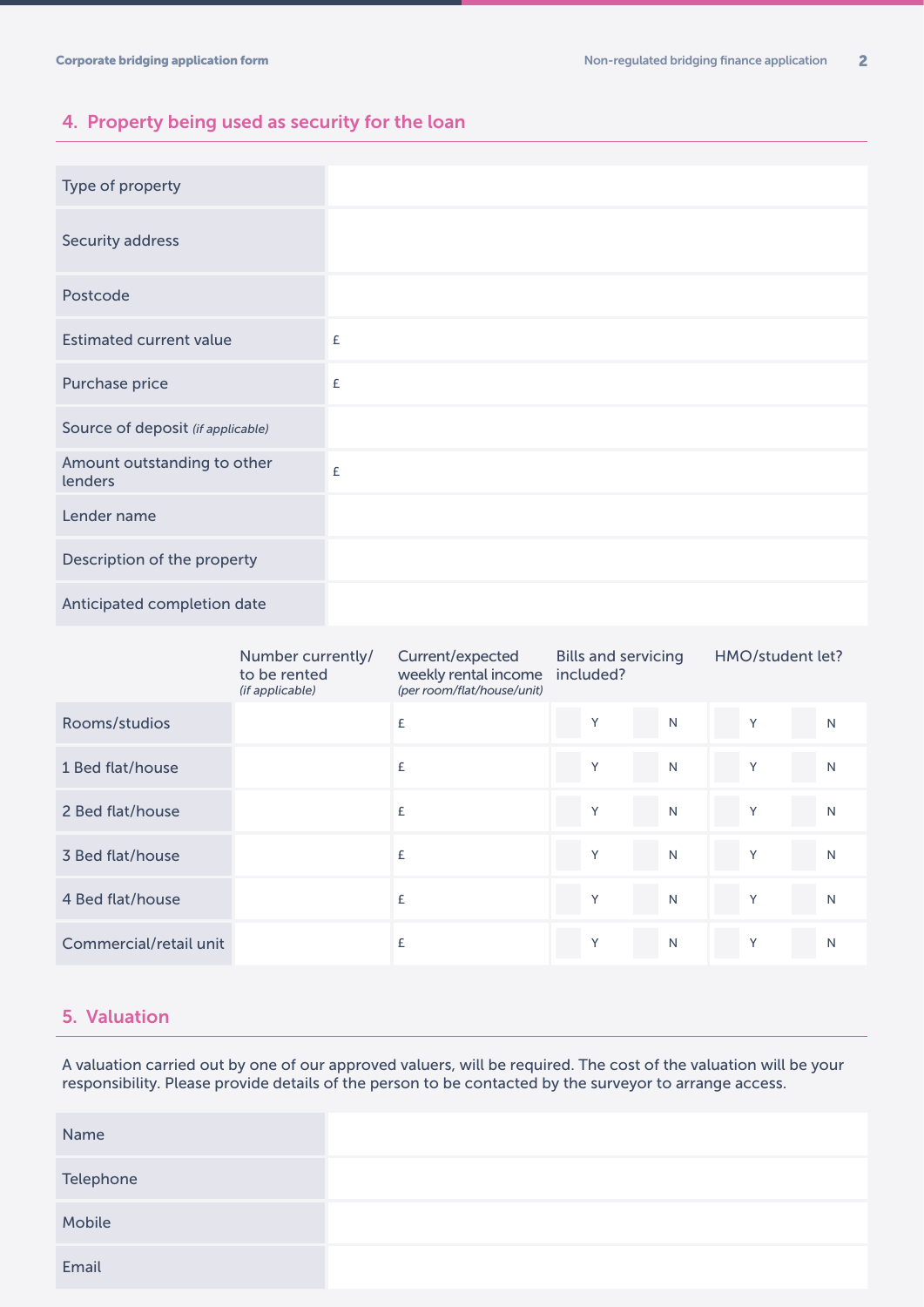## 6. Borrower's solicitor details

| Name of firm      |  |
|-------------------|--|
| <b>Address</b>    |  |
| Postcode          |  |
| Name of solicitor |  |
| Telephone         |  |
| Email             |  |

## 7. Assets, liabilities and credit history

| <b>Director 1</b> |                |                  |                |                |
|-------------------|----------------|------------------|----------------|----------------|
| Name              |                |                  |                |                |
| Private residence |                |                  |                |                |
| <b>Address</b>    |                |                  |                |                |
| Value             | Name of lender | Outstanding debt | Purchase price | Date purchased |
| £                 |                | £                | £              |                |

#### Investment property 1

| <b>Address</b> |                |                  |                |                |
|----------------|----------------|------------------|----------------|----------------|
| Value          | Name of lender | Outstanding debt | Purchase price | Date purchased |
| £              |                |                  |                |                |

#### Investment property 2

| <b>Address</b> |                |                  |                |                |
|----------------|----------------|------------------|----------------|----------------|
| Value          | Name of lender | Outstanding debt | Purchase price | Date purchased |
|                |                |                  |                |                |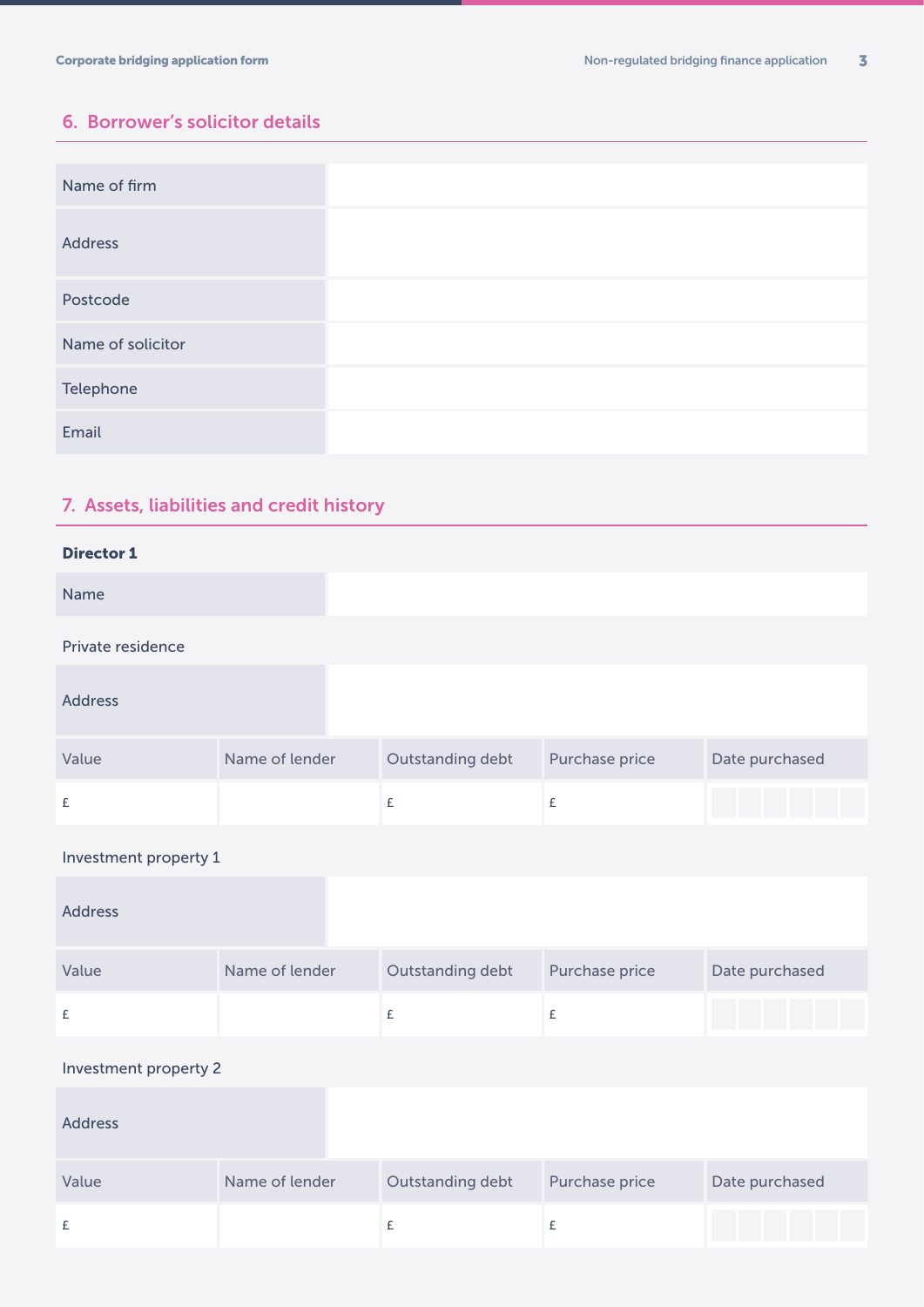### Investment property 3

| <b>Address</b>        |                |                  |                |                |
|-----------------------|----------------|------------------|----------------|----------------|
| Value                 | Name of lender | Outstanding debt | Purchase price | Date purchased |
| £                     |                | £                | £              |                |
| Investment property 4 |                |                  |                |                |
| <b>Address</b>        |                |                  |                |                |
| Value                 | Name of lender | Outstanding debt | Purchase price | Date purchased |
| £                     |                | £                | £              |                |

*Continue on additional sheet if necessary.*

| <b>Total Value</b> |  | <b>Total Outstanding Debt</b> |  |
|--------------------|--|-------------------------------|--|
|--------------------|--|-------------------------------|--|

#### Other assets and liabilities

| Assets                                 |   | <b>Liabilities</b>          |   |
|----------------------------------------|---|-----------------------------|---|
| Cash deposits                          | £ | Credit/store card(s)        | £ |
| <b>Stocks and shares</b>               | £ | Car loan(s)                 | £ |
| Investments                            | £ | Overdraft(s)                | £ |
| Other (please specify in<br>section 8) |   | Other unsecured loan(s)     | £ |
|                                        |   | <b>Business liabilities</b> | £ |
|                                        |   | Other debt(s)               | £ |
|                                        |   |                             |   |
| <b>Total assets</b>                    | £ | <b>Total liabilities</b>    | £ |

### Employment status

| Employment status | Employed | Self-employed | Other |
|-------------------|----------|---------------|-------|
| Current job title |          | Annual salary |       |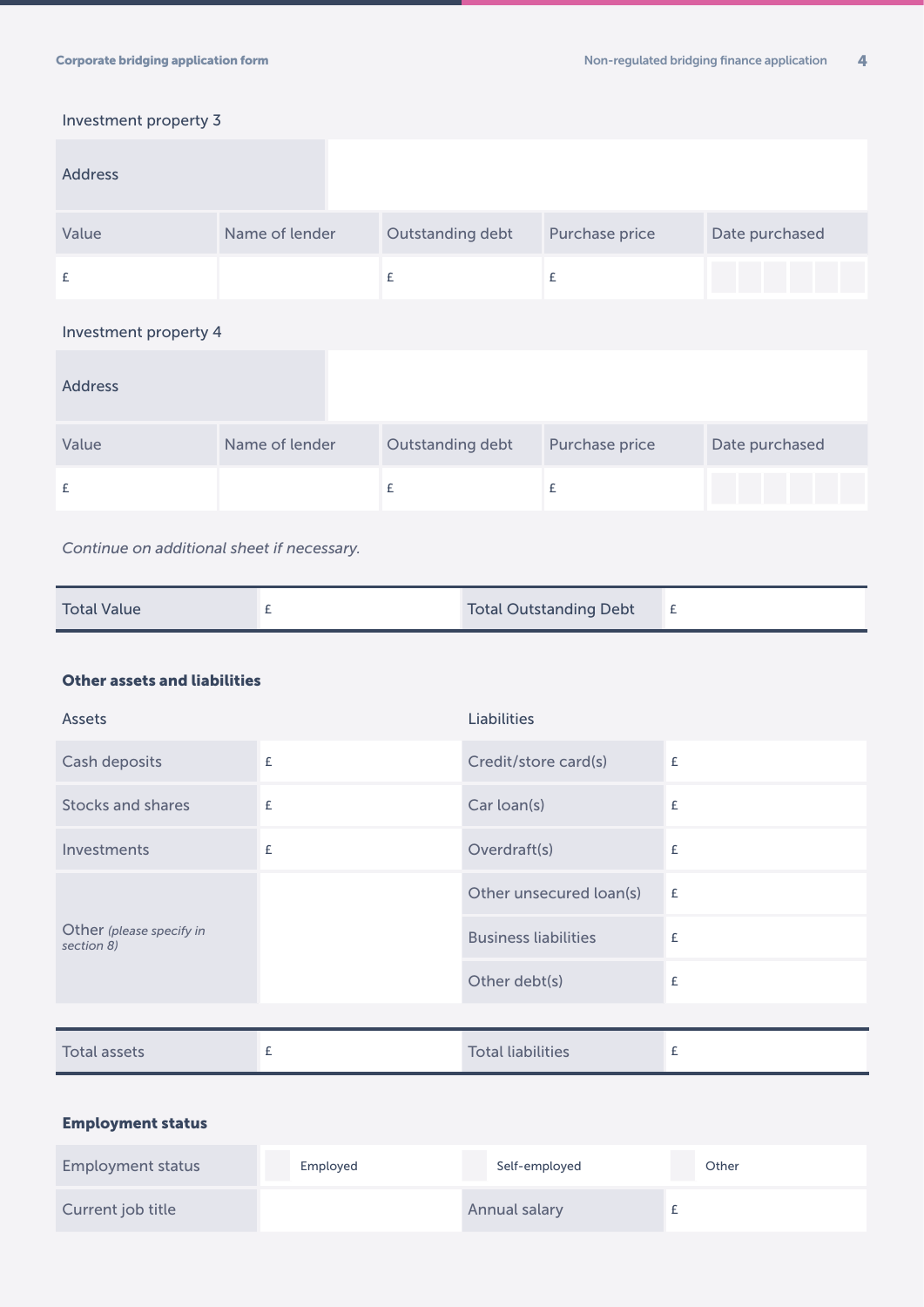#### Have you...

| Ever been refused a mortgage/loan on this or any other property?                                                   | v            | N |
|--------------------------------------------------------------------------------------------------------------------|--------------|---|
| Had a judgment for bad debt recorded against you or if self employed/controlling<br>director against your company? | v            | N |
| Any pending/imminent court proceedings?                                                                            |              | N |
| Failed to keep up payments under any loan?                                                                         |              | N |
| Ever been convicted or charged with any offence other than a driving offence?                                      | Y            | N |
| Ever been declared bankrupt or been in an IVA?                                                                     |              |   |
| Made a claim to the DSS in the last 12 months?                                                                     | $\checkmark$ | N |

*If you have answered 'yes' to any of the above, please give details in section 8.*

#### Director 2 (if applicable)

| Name              |                |                  |                |                |
|-------------------|----------------|------------------|----------------|----------------|
| Private residence |                |                  |                |                |
| <b>Address</b>    |                |                  |                |                |
| Value             | Name of lender | Outstanding debt | Purchase price | Date purchased |
| £                 |                | £                | £              |                |

#### Investment property 1

| <b>Address</b> |                |                  |                |                |
|----------------|----------------|------------------|----------------|----------------|
| Value          | Name of lender | Outstanding debt | Purchase price | Date purchased |
|                |                |                  |                |                |

### Investment property 2

| Address |                |                  |                |                |
|---------|----------------|------------------|----------------|----------------|
| Value   | Name of lender | Outstanding debt | Purchase price | Date purchased |
|         |                |                  |                |                |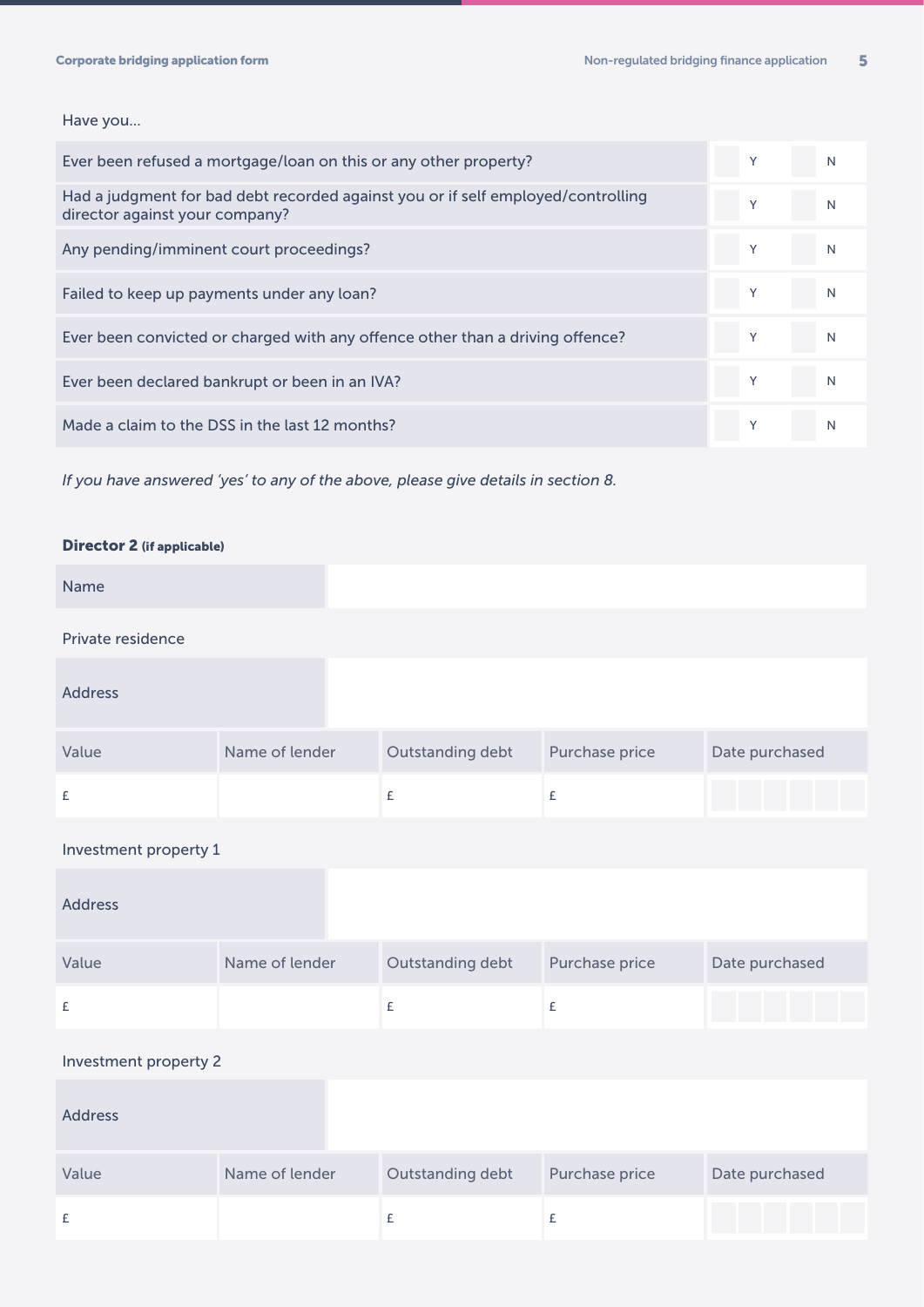### Investment property 3

| <b>Address</b>        |                |                  |                |                |  |
|-----------------------|----------------|------------------|----------------|----------------|--|
| Value                 | Name of lender | Outstanding debt | Purchase price | Date purchased |  |
| £                     |                | £                | £              |                |  |
| Investment property 4 |                |                  |                |                |  |
| <b>Address</b>        |                |                  |                |                |  |
| Value                 | Name of lender | Outstanding debt | Purchase price | Date purchased |  |
| £                     |                | £                | £              |                |  |

*Continue on additional sheet if necessary.*

| <b>Total Value</b> |  | <b>Total Outstanding Debt</b> |  |
|--------------------|--|-------------------------------|--|
|--------------------|--|-------------------------------|--|

#### Other assets and liabilities

| Assets                                 |   | <b>Liabilities</b>          |   |
|----------------------------------------|---|-----------------------------|---|
| Cash deposits                          | £ | Credit/store card(s)        | £ |
| <b>Stocks and shares</b>               | £ | Car loan(s)                 | £ |
| Investments                            | £ | Overdraft(s)                | £ |
| Other (please specify in<br>section 8) |   | Other unsecured loan(s)     | £ |
|                                        |   | <b>Business liabilities</b> | £ |
|                                        |   | Other debt(s)               | £ |
|                                        |   |                             |   |
| <b>Total assets</b>                    | £ | <b>Total liabilities</b>    | £ |

### Employment status

| Employment status | Employed | Self-employed | Other |
|-------------------|----------|---------------|-------|
| Current job title |          | Annual salary |       |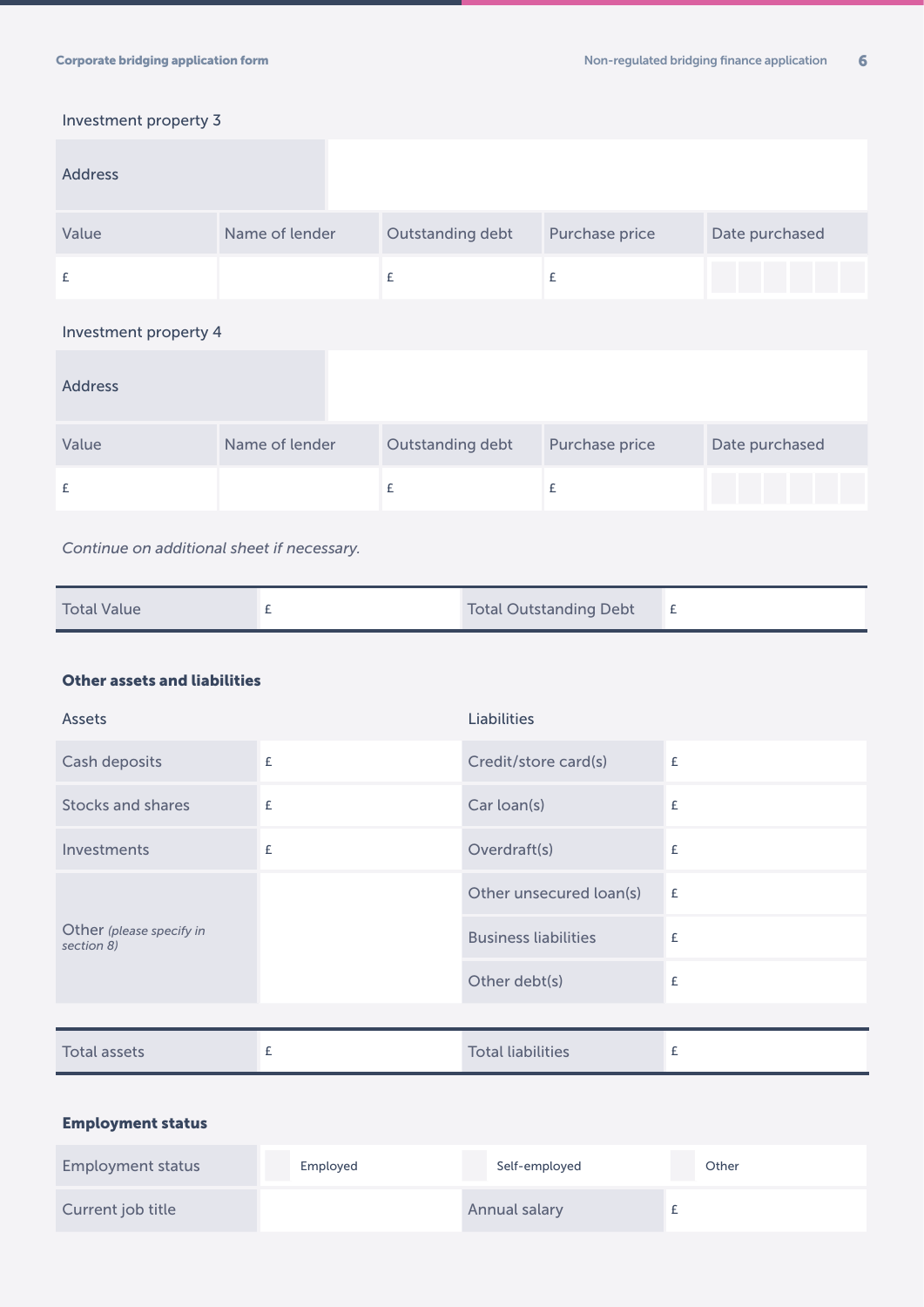#### Have you...

| Ever been refused a mortgage/loan on this or any other property?                                                   | Υ | N |
|--------------------------------------------------------------------------------------------------------------------|---|---|
| Had a judgment for bad debt recorded against you or if self employed/controlling<br>director against your company? | Υ | N |
| Any pending/imminent court proceedings?                                                                            |   | N |
| Failed to keep up payments under any loan?                                                                         |   | N |
| Ever been convicted or charged with any offence other than a driving offence?                                      |   | N |
| Ever been declared bankrupt or been in an IVA?                                                                     |   |   |
| Made a claim to the DSS in the last 12 months?                                                                     |   | N |

*If you have answered 'yes' to any of the above, please give details in section 8.*

## 8. Additional information you feel may assist this application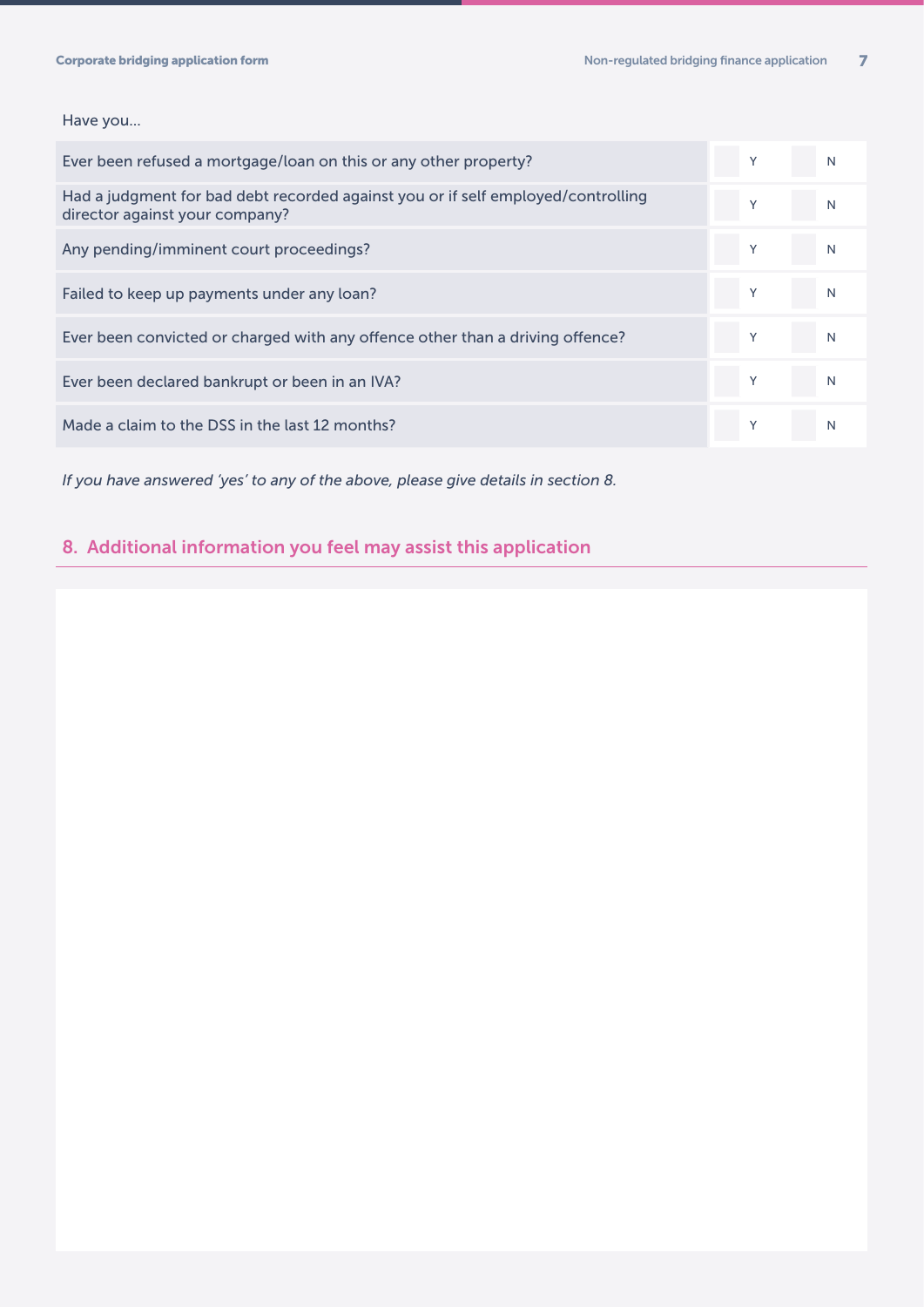#### 9. Declarations

I/We declare and confirm that the information contained herein and supplied by me/us is accurate and true and can be used and relied upon by Seneca.

I/We agree that Seneca may make such enquiries and confirmations, as may deemed necessary and appropriate in connection with the information supplied in this loan application and this may involve checking the information at a Credit Reference Agency. I/We agree that Information is used to help verify our identity (Seneca reserves the right to request originally certified evidence of identity and address), make credit decisions, or for fraud prevention or for tracing debtors and by signing this form I/We consent to Seneca doing so.

I/We agree that data may be retained by credit reference agencies and other agencies' own databases for their own purposes.

I/We agree that any information obtained and retained about the applicant(s) may be held on computer records and disclosed to other persons for purposes required by Seneca in the processing of this application.

I/We give our consent for Seneca and their solicitors to apply to the Land Registry/Land Charges for a search of the index of personal names.

I/We confirm that we authorise our broker/introducer detailed in this application to submit this application on our behalf.

I/We confirm that I/we do not currently reside at the property being used as security as listed at section 4 and confirm I/we will not reside there prior to full redemption of any lending provided following this application ("Loan"). Furthermore, I/we shall not allow any connected person to reside in this property prior to full redemption of any Loan. I/We understand that any Loan will be an unregulated credit agreement which will fall outside of the Consumer Credit Act 1974, Financial Services and Markets Act 2000 (Regulated Activities) Order 2001 and all other associated legislation and regulations.

I/We confirm that I/we have read and understood the contents of page 9 of this application form which details how Seneca will use my personal data and agree to the same.

#### Signature of Director 1 Signature of Director 2 (if applicable)

| Signature  | Signature  |  |
|------------|------------|--|
| Print name | Print name |  |
| Date       | Date       |  |

#### Signature of Broker/Introducer (if applicable)

We will accept an application from a broker or introducer acting with authority on behalf of the borrower.

I/We confirm that we hold due authority from our client, being the Applicant(s) referred to in this form, to submit this Application Form on their behalf, and that the information presented is true and accurate being based on information presented to us by our client. I/We also confirm that the Applicant may be contacted at any stage during the application process by Seneca.

| Signature    | <b>Address</b> |  |
|--------------|----------------|--|
| Print name   | Telephone      |  |
| Date         | Email          |  |
| Company name | Fee details    |  |